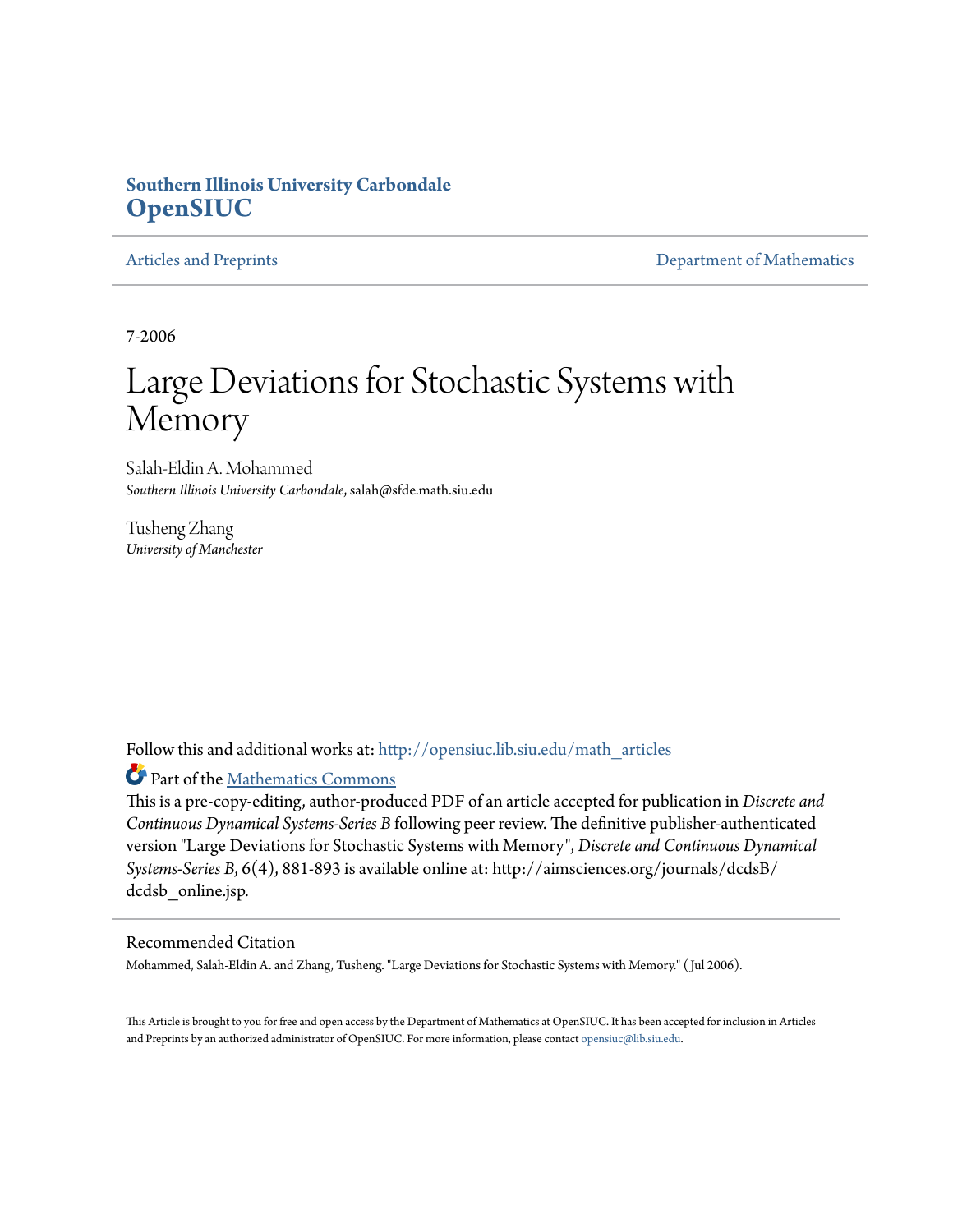#### LARGE DEVIATIONS FOR STOCHASTIC SYSTEMS WITH MEMORY

SALAH-ELDIN A. MOHAMMED AND TUSHENG ZHANG

Abstract. In this paper, we develop a large deviations principle for stochastic delay equations driven by small multiplicative white noise. Both upper and lower large deviations estimates are established.

1. Introduction. Large deviations were studied by many authors beginning with the fundamental work of Donsker and Varadhan [4],[5],[6]. Subsequently several issues concerning large deviation principles and their applications to stochastic differential equations were studied by many authors, e.g. Freidlin and Wentzell [8], Stroock [18], Deuschel and Stroock [3], den Hollander [2], and others.

However, there is little published work on large deviations for stochastic systems with memory. The problem of large deviations for such systems was first studied by M. Scheutzow [16] within the context of additive white noise.

Stochastic systems with memory (or stochastic differential delay equations (sdde's)) serve as viable models in a variety of applications, ranging from economics and finance to signal processing (Elsanosi, ∅ksendal and Sulem [7], Kolmanovskii and Myshkis [10]). The origins of the qualitative theory of stochastic systems with memory goes back to work by Itô and Nisio [9], Kushner [11], Mizel and Trutzer [13], Mohammed [14], Scheutzow [17], Mao [12] and others.

In this paper we examine the question of small random perturbations of systems with memory and the associated problem of large deviations. Our analysis allows for multiplicative noise with possible dependence on the history in the diffusion coefficient. Our approach is similar to that in [1] and [18], but introduces a new induction argument in order to handle the delay.

2. Basic Setting and Notation. Let  $W_t := (W_t^1, W_t^2, ..., W_t^l)$ ¢ denote a standard l-dimensional Brownian motion on a complete filtered probability space  $(\Omega, \mathcal{F}, (\mathcal{F}_t)_{t\geq 0}, P)$ , with  $W_0 = 0$ . Let  $b = (b_1, b_2, ..., b_d)$ :  $\mathbf{R}^+ \times \mathbf{R}^d \times \mathbf{R}^d \to \mathbf{R}^d, \sigma = (\sigma_{ij})_{i=1,\cdots,d,j=1,\cdots,l} : \mathbf{R}^+ \times \mathbf{R}^d \times \mathbf{R}^d \to \mathbf{R}^d \otimes \mathbf{R}^l$  be Borel measurable functions. We introduce the following conditions:

The research of the first author is supported in part by NSF grants DMS-9703596, DMS-9980209 and DMS-0203368.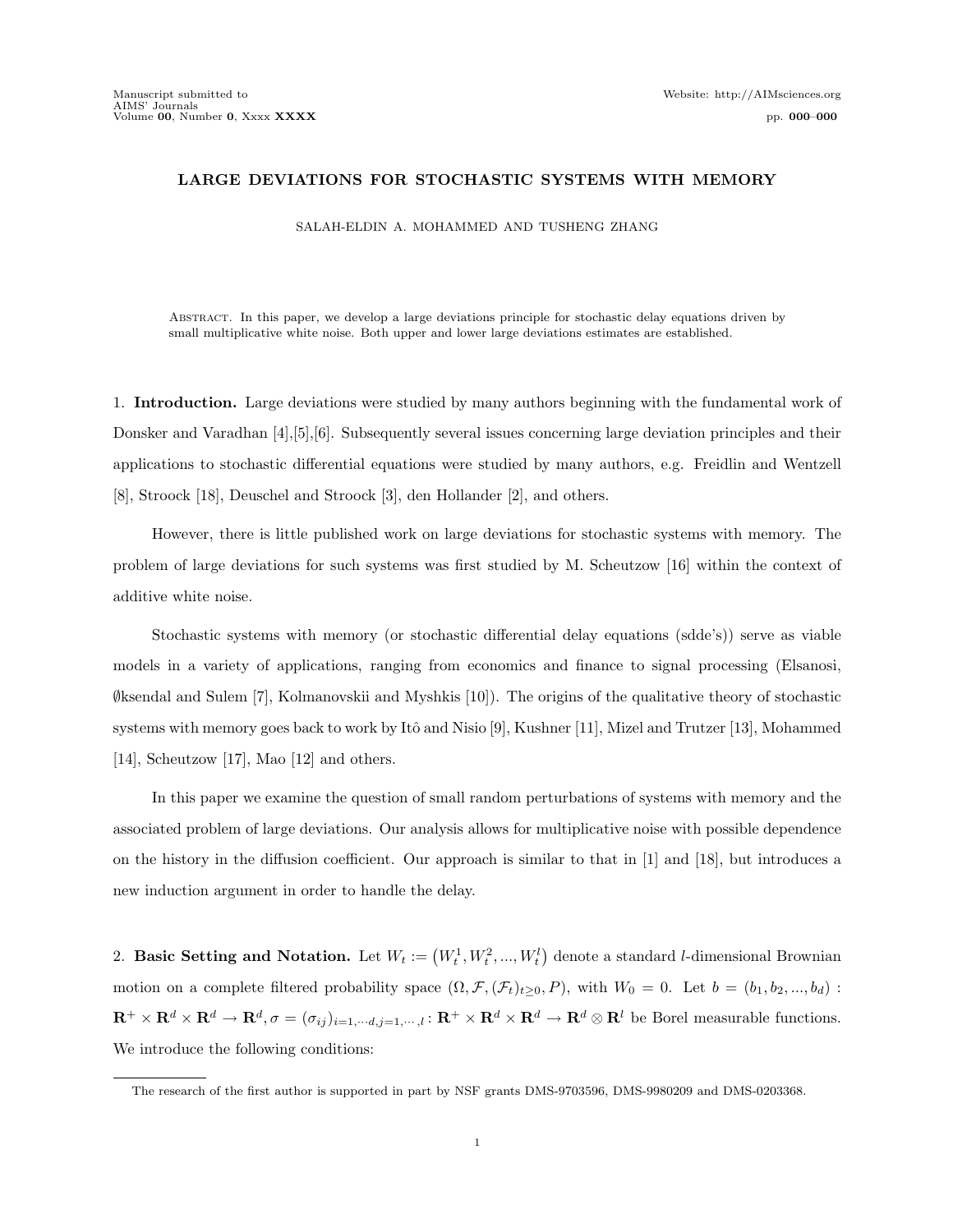(A1) The functions  $b, \sigma$  satisfy a Lipschitz condition. That is, there exist constants  $L_1, L_2$  such that for all  $x_1, x_2, y_1, y_2$  and  $t \in [0, \infty)$ ,

$$
||\sigma(t, x_1, y_1) - \sigma(t, x_2, y_2)||_{\mathbf{R}^d \otimes \mathbf{R}^l} \le L_1(|x_1 - x_2| + |y_1 - y_2|),
$$
\n(1)

$$
||b(t, x_1, y_1) - b(t, x_2, y_2)||_{\mathbf{R}^d} \le L_2(|x_1 - x_2| + |y_1 - y_2|). \tag{2}
$$

(A2) The functions  $b(\cdot, x, y), \sigma(\cdot, x, y)$  are continuous on  $[0, \infty)$ , uniformly in  $x, y \in \mathbb{R}^d$ , i.e.,

$$
\lim_{s \to t} \sup_{x, y \in \mathbf{R}^d} |b(s, x, y) - b(t, x, y)| = 0,
$$
\n(3)

$$
\lim_{s \to t} \sup_{x, y \in \mathbf{R}^d} |\sigma(s, x, y) - \sigma(t, x, y)| = 0.
$$
\n(4)

Let  $\tau > 0$  be a fixed delay, and  $\psi$  be a given continuous function on  $[-\tau, 0]$ . Consider the following differential delay equation (dde):

$$
dX(t) = b(t, X(t), X(t-\tau)) dt, \quad t \in (0, \infty)
$$
  

$$
X(t) = \psi(t), \quad t \in [-\tau, 0],
$$
 (5)

and the associated perturbed sdde:

$$
dX^{\varepsilon}(t) = b(t, X^{\varepsilon}(t), X^{\varepsilon}(t-\tau))dt + \varepsilon^{\frac{1}{2}}\sigma(t, X^{\varepsilon}(t), X^{\varepsilon}(t-\tau))dW_{t}, t \in (0, \infty)
$$
  

$$
X^{\varepsilon}(t) = \psi(t), t \in [-\tau, 0],
$$
 (6)

with solution  $X^{\varepsilon}$ .

Throughout this paper, we will assume, without loss of generality, that the delay  $\tau$  is equal to 1.

3. Statement of the Main Theorem and Proofs. Let  $C_0$  $([0, m], \mathbf{R}^l)$ denote the space of all continuous functions  $g: [0, m] \to \mathbf{R}^l$  with  $g(0) = 0$ . If  $g \in C_0([0, m], \mathbf{R}^l)$  is absolutely continuous, set  $e(g) = \int_0^m |\dot{g}(t)|^2 dt$ . Otherwise, define  $e(g) = \infty$ . Let  $F(g)$  be the solution to the dde

$$
F(g)(t) = F(g)(0) + \int_0^t b(s, F(g)(s), F(g)(s-1))ds
$$
  
+ 
$$
\int_0^t \sigma(s, F(g)(s), F(g)(s-1))\dot{g}(s)ds, \quad 0 < t \le m
$$
  

$$
F(g)(t) = \psi(t), \qquad -1 \le t \le 0.
$$
 (7)

Denote by  $C_{\psi}$  $([-1, m], \mathbf{R}^d)$  the set of all continuous functions  $f : [-1, m] \to R^d$  such that  $f(t) = \psi(t)$ for all  $t \in [-1, 0]$ .

**Theorem 3.1.** Let  $\mu_{\varepsilon}$  be the law of  $X^{\varepsilon}(\cdot)$  on  $C_{\psi}$  $([-1, m], \mathbf{R}^d)$ , equipped with the uniform topology. The family  $\{\mu_{\varepsilon}, \varepsilon > 0\}$  satisfies a large deviation principle with the following good rate function

$$
I(f) := \inf \left\{ \frac{1}{2} e(g); F(g) = f \right\}, \qquad f \in C_{\psi}([-1, m], \mathbf{R}^{d}).
$$
 (8)

That is,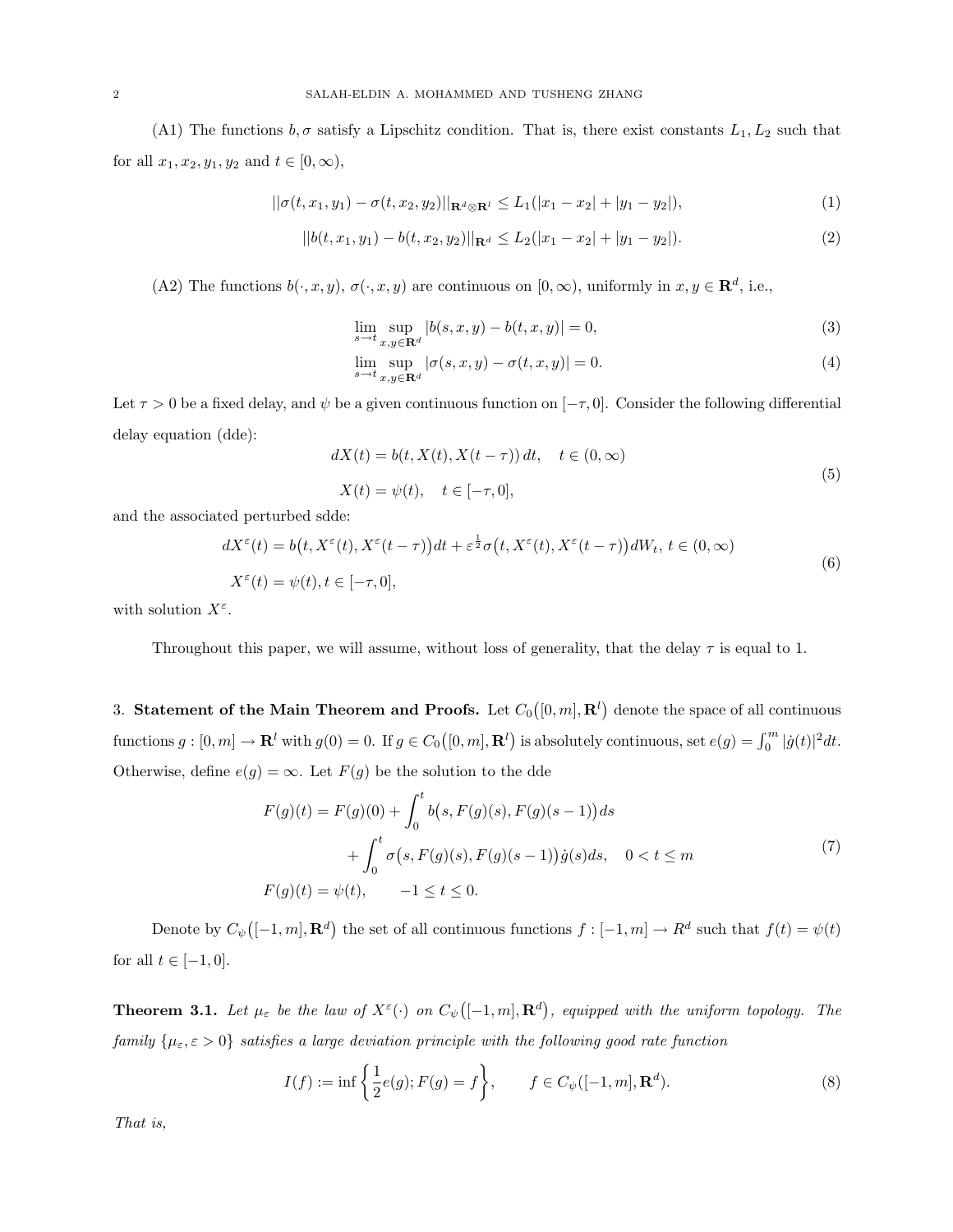(i) for any closed subset  $C \subset C_{\psi}([-1,m], \mathbf{R}^d)$ ,

$$
\limsup_{\varepsilon \to 0} \varepsilon \log \mu_{\varepsilon}(C) \le - \inf_{f \in C} I(f),\tag{9}
$$

(ii) for any open subset  $G \subset C_{\psi}([-1,m], \mathbf{R}^d)$ ,

$$
\liminf_{\varepsilon \to 0} \varepsilon \log \mu_{\varepsilon}(G) \ge - \inf_{f \in G} I(f). \tag{10}
$$

The rest of the paper is devoted to the proof of this result. The proof is split into several lemmas.

For any  $\varepsilon > 0$  and any  $n \geq 1$ , denote by  $X_n^{\varepsilon}(\cdot)$  the solution to the sdde:

$$
X_n^{\varepsilon}(t) = X_n^{\varepsilon}(0) + \int_0^t b(s, X_n^{\varepsilon}(s), X_n^{\varepsilon}(s-1))ds
$$
  
+  $\varepsilon^{\frac{1}{2}} \int_0^t \sigma\left(\frac{[ns]}{n}, X_n^{\varepsilon}\left(\frac{[ns]}{n}\right), X_n^{\varepsilon}\left(\frac{[ns]}{n}-1\right)\right) dW_s, \quad t > 0,$   

$$
X_n^{\varepsilon}(t) = \psi(t), \quad t \in [-1, 0].
$$
 (11)

We need the following lemma from Stroock [18] (p. 81).

**Lemma 3.2.** Let  $\alpha : [0, \infty) \times \Omega \to \mathbf{R}^d \otimes \mathbf{R}^l$  and  $\beta : [0, \infty) \times \Omega \to \mathbf{R}^d$  be  $(\mathcal{F}_t)_{t \geq 0}$ -progressively measurable processes. Assume that  $||\alpha(\cdot)|| \leq A$  and  $||\beta(\cdot)|| \leq B$ , where the norm of  $\alpha$  is the Hilbert-Schmidt norm and the norm of  $\beta$  is the usual norm in  $\mathbf{R}^d$ . Set  $\xi(t) := \int_0^t \alpha(s) dW_s + \int_0^t$  $\int_0^t \beta(s)ds$  for  $t \geq 0$ . Let  $T > 0$  and  $R > 0$ satisfy  $d^{\frac{1}{2}}BT < R$ . Then

$$
P\left(\sup_{0\leq t\leq T} |\xi(t)| \geq R\right) \leq 2d \exp\left(-\left(R - d^{\frac{1}{2}} B T\right)^2 / 2A^2 dT\right). \tag{12}
$$

**Lemma 3.3.** In addition to (A.1) and (A.2), assume that b,  $\sigma$  are bounded. Then for any  $m \geq 1, \delta > 0$ , the following is true:

$$
\lim_{n \to \infty} \limsup_{\varepsilon \to 0} \varepsilon \log P\left(\sup_{-1 \le t \le m} |X^{\varepsilon}(t) - X_n^{\varepsilon}(t)| > \delta\right) = -\infty. \tag{13}
$$

*Proof.* We prove (13) by induction on m. We first prove it for  $m = 1$ . Set  $Y_n^{\varepsilon}(t) := X^{\varepsilon}(t) - X_n^{\varepsilon}(t)$ ,  $t \ge 0$ . Then

$$
Y_n^{\varepsilon}(t) = \int_0^t \left[ b(s, X^{\varepsilon}(s), X^{\varepsilon}(s-1)) - b(s, X_n^{\varepsilon}(s), X_n^{\varepsilon}(s-1)) \right] ds
$$
  
+  $\varepsilon^{\frac{1}{2}} \int_0^t \left[ \sigma \left( s, X^{\varepsilon}(s), X^{\varepsilon}(s-1) \right) - \sigma \left( \frac{[ns]}{n}, X_n^{\varepsilon} \left( \frac{[ns]}{n} \right) \right), \right.$   

$$
X_n^{\varepsilon} \left( \frac{[ns]}{n} - 1 \right) \right] dW_s, \quad t \ge 0.
$$
 (14)

For  $\rho > 0$ , define  $\tau_{n,\rho}^{\varepsilon} := \inf\{t \geq 0; |X_n^{\varepsilon}(t) - X_n^{\varepsilon}(\frac{\lfloor nt \rfloor}{n})\}$  $\frac{n!}{n}$ ) |  $\geq \rho$ , and set  $Y_{n,\rho}^{\varepsilon}(t) := Y_n^{\varepsilon}(t \wedge \tau_{n,\rho}^{\varepsilon}), t \geq 0$ ,  $\xi_{n,\rho}^{\varepsilon} := \inf\{t \geq 0, |Y_{n,\rho}^{\varepsilon}(t)| \geq \delta\}.$  Then P ¡  $\sup_{0 \leq t \leq 1} |Y_n^{\varepsilon}(t)| > \delta$  = P ¡  $\sup_{0 \leq t \leq 1} |Y_n^{\varepsilon}(t)| > \delta, \tau_{n,\rho}^{\varepsilon} \leq 1$ ¢

$$
\log t \leq 1 \quad n \quad \text{(15)}
$$
\n
$$
+ P\left(\sup_{0 \leq t \leq 1} |Y_n^{\varepsilon}(t)| > \delta, \tau_{n,\rho}^{\varepsilon} > 1\right)
$$
\n
$$
\leq P(\tau_{n,\rho}^{\varepsilon} \leq 1) + P(\xi_{n,\rho}^{\varepsilon} \leq 1).
$$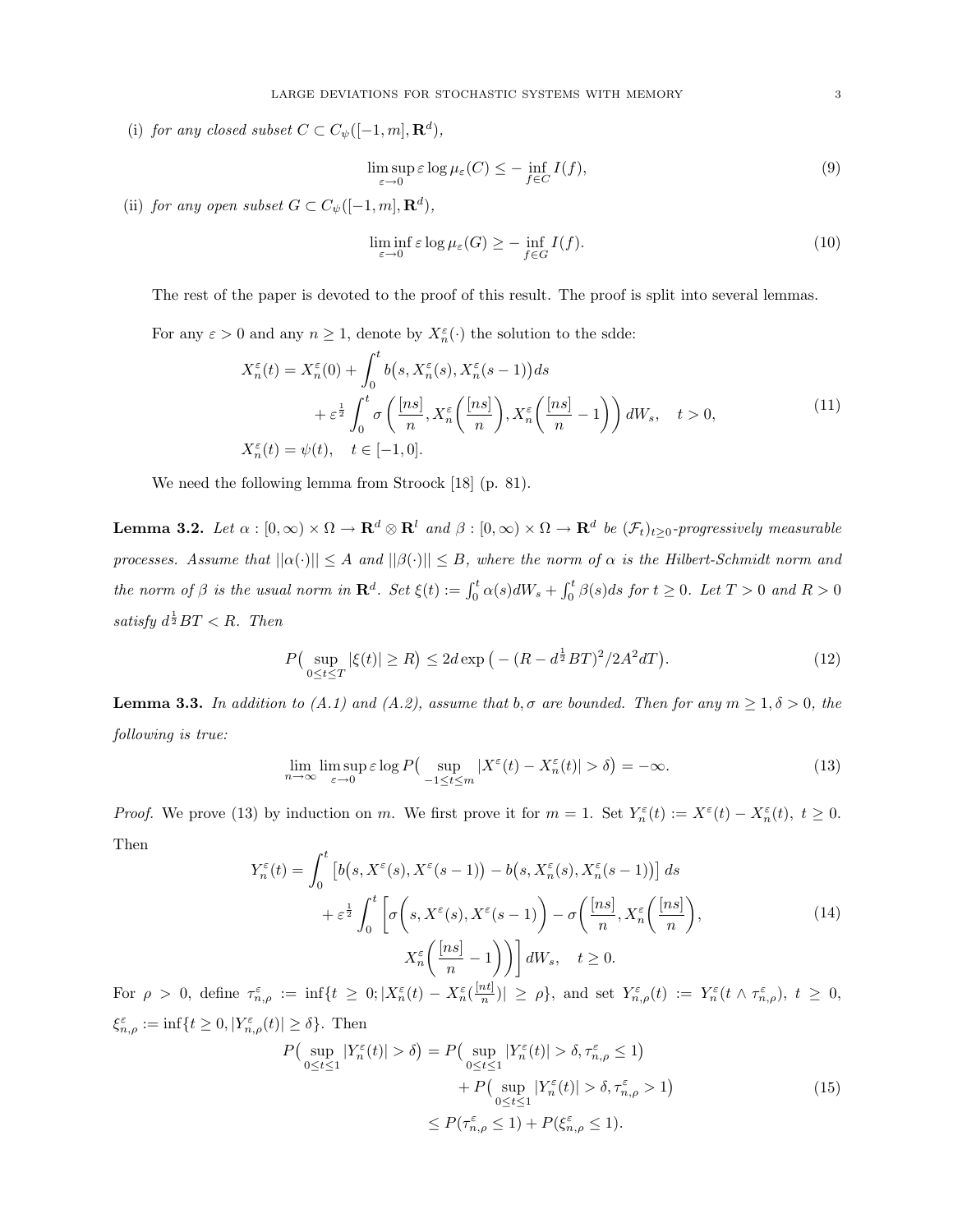Observe that

$$
P(\tau_{n,\rho}^{\varepsilon} \le 1) \le \sum_{k=1}^{n} P\bigg(\sup_{\frac{k-1}{n}\le t\le \frac{k}{n}} |X_n^{\varepsilon}(t) - X_n^{\varepsilon}\bigg(\frac{k-1}{n}\bigg)| \ge \rho\bigg). \tag{16}
$$

Using Lemma 3.2, there exists a constant  $c_\rho>0$  such that

$$
P(\tau_{n,\rho}^{\varepsilon} \le 1) \le n \exp(-nc_{\rho}/\varepsilon), \quad n \ge 1. \tag{17}
$$

Hence,

$$
\lim_{n \to \infty} \limsup_{\varepsilon \to 0} \varepsilon \log P(\tau_{n,\rho}^{\varepsilon} \le 1) = -\infty.
$$
\n(18)

For  $\lambda > 0$ , define  $\phi_{\lambda}(y) := (\rho^2 + |y|^2)^{\lambda}, y \in \mathbb{R}^d$ . By Itô's formula,

$$
M_t^{n,\rho} := \phi_\lambda(Y_{n,\rho}^{\varepsilon}(t)) - \int_0^{t \wedge \tau_{n,\rho}^{\varepsilon}} \gamma_{\lambda}^{\varepsilon}(s) ds - \rho^{2\lambda}
$$
 (19)

is a martingale with initial value zero, where,

$$
\gamma_{\lambda}^{\varepsilon}(s) := 2\lambda(\rho^{2} + |Y_{n}^{\varepsilon}(s)|^{2})^{\lambda - 1} \langle Y_{n}^{\varepsilon}(s), b(s, X^{\varepsilon}(s), X^{\varepsilon}(s - 1))
$$

$$
- b(s, X_{n}^{\varepsilon}(s), X_{n}^{\varepsilon}(s - 1)) \rangle
$$

$$
+ 2\lambda(\lambda - 1)\varepsilon(\rho^{2} + |Y_{n}^{\varepsilon}(s)|^{2})^{\lambda - 2} |(\sigma(s, X^{\varepsilon}(s), X^{\varepsilon}(s - 1))
$$

$$
- \sigma\left(\frac{[ns]}{n}, X_{n}^{\varepsilon}\left(\frac{[ns]}{n}\right), X_{n}^{\varepsilon}\left(\frac{[ns]}{n} - 1\right)\right)^{*} Y_{n}^{\varepsilon}(s)|^{2}
$$

$$
+ \lambda\varepsilon(\rho^{2} + |Y_{n}^{\varepsilon}(s)|^{2})^{\lambda - 1} |[\sigma(s, X^{\varepsilon}(s), X^{\varepsilon}(s - 1))
$$

$$
- \sigma\left(\frac{[ns]}{n}, X_{n}^{\varepsilon}\left(\frac{[ns]}{n}\right), X_{n}^{\varepsilon}\left(\frac{[ns]}{n} - 1\right)\right)^{*}|_{H.S}^{2}.
$$

for  $s \leq t \wedge \tau_{n,\rho}^{\varepsilon}$ . Noticing that  $X_n^{\varepsilon}(u) = \psi(u)$  and  $X^{\varepsilon}(u) = \psi(u)$  for  $u \leq 0$ , we see that

$$
\gamma_{\lambda}^{\varepsilon}(s) \leq c\lambda \phi_{\lambda}(Y_{n}^{\varepsilon}(s)) \n+ \left\{ 4\lambda(\lambda - 1)\varepsilon\left(\rho^{2} + |Y_{n}^{\varepsilon}(s)|^{2}\right)^{\lambda - 2}|Y_{n}^{\varepsilon}(s)|^{2} + 2\lambda\varepsilon\left(\rho^{2} + |Y_{n}^{\varepsilon}(s)|^{2}\right)^{\lambda - 1}\right\} \n\times \left\{ \left(\sigma(s, X^{\varepsilon}(s), X^{\varepsilon}(s - 1)) - \sigma\left(\frac{[ns]}{n}, X^{\varepsilon}(s), X^{\varepsilon}(s - 1)\right)\right)^{2} + |Y_{n}^{\varepsilon}(s)|^{2} + |X_{n}^{\varepsilon}(s) - X_{n}^{\varepsilon}\left(\frac{[ns]}{n}\right)|^{2} + |\psi(s - 1) - \psi\left(\frac{[ns]}{n} - 1\right)|^{2} \right\}.
$$
\n(20)

By uniform continuity, there exists an integer  $N$  so that

$$
\left|\sigma(s,X^{\varepsilon}(s),X^{\varepsilon}(s-1))-\sigma\left(\frac{[ns]}{n},X^{\varepsilon}(s),X^{\varepsilon}(s-1)\right)\right|<\rho
$$

and

$$
\big|\psi(s-1)-\psi\big(\frac{[ns]}{n}-1\big)\big|<\rho
$$

for  $s \leq 1$  and all  $n \geq N$ . Thus for  $n \geq N$ ,

$$
\gamma_{\lambda}^{\varepsilon}(s) \le c(\lambda + \lambda \varepsilon + \lambda^{2} \varepsilon) \phi_{\lambda}(Y_{n}^{\varepsilon}(s)). \tag{21}
$$

Choose  $\lambda = \frac{1}{\varepsilon}$  and take expectations in (19) to obtain

$$
E[(\rho^2+|Y^{\varepsilon}_{n,\rho}(t)|^2)^{1/\varepsilon}] \leq \rho^{2/\varepsilon}+\frac{C}{\varepsilon}\int_0^t E[(\rho^2+|Y^{\varepsilon}_{n,\rho}(s)|^2)^{1/\varepsilon}]ds.
$$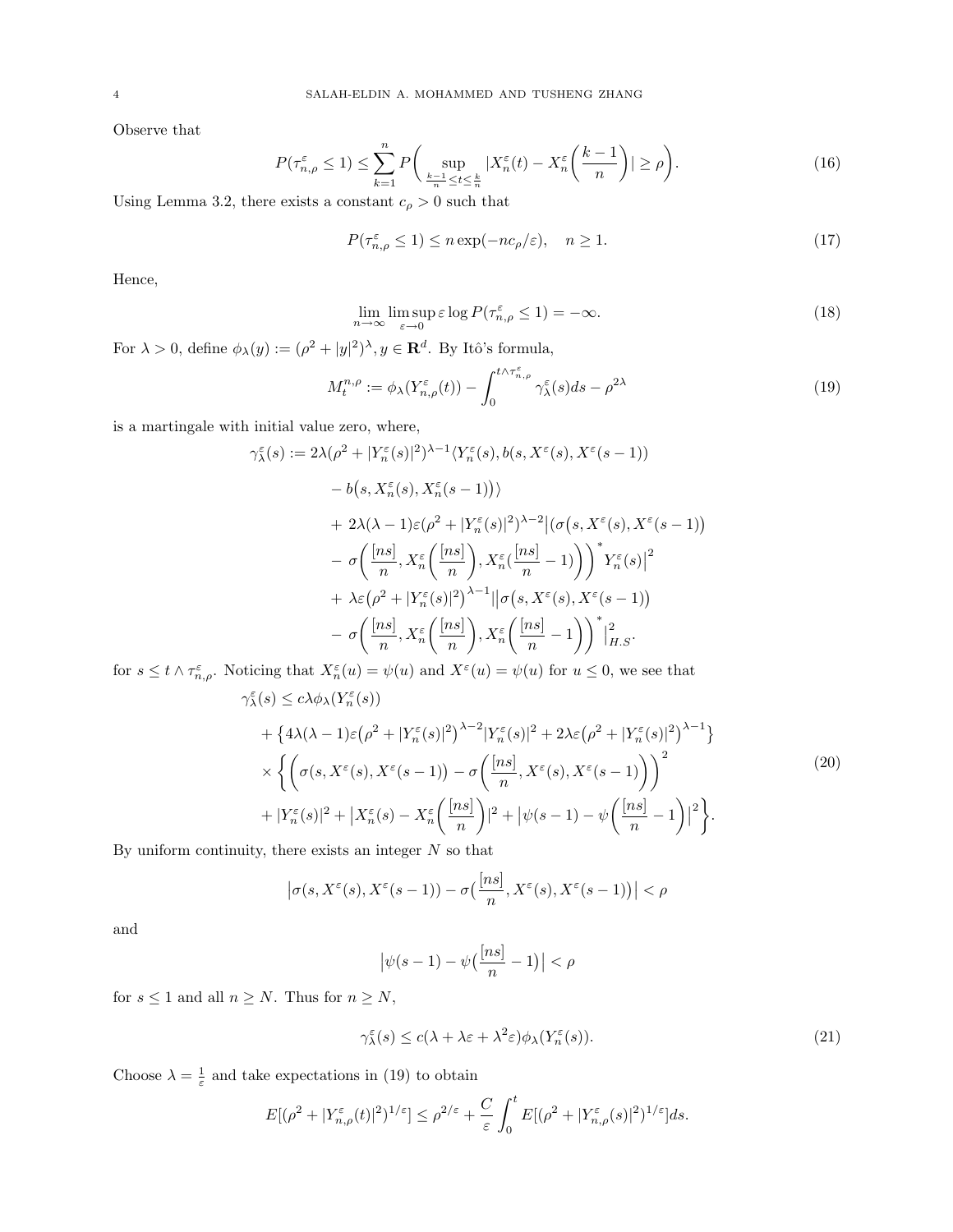Hence,

$$
E[(\rho^2 + |Y_{n,\rho}^{\varepsilon}(t)|^2)^{1/\varepsilon}] \leq \rho^{2/\varepsilon} e^{\frac{Ct}{\varepsilon}}.
$$

Since

$$
(\rho^2+\delta^2)^{\frac{1}{\varepsilon}}P(\xi_{n,\rho}^{\varepsilon}\leq 1)\leq E[(\rho^2+|Y_{n,\rho}^{\varepsilon}(1)|^2)^{1/\varepsilon}],
$$

we have

$$
P(\xi_{n,\rho}^{\varepsilon} \le 1) \le \left(\frac{\rho^2}{\rho^2 + \delta^2}\right)^{\frac{1}{\varepsilon}} e^{\frac{C}{\varepsilon}}.
$$
\n(22)

Therefore,

$$
\limsup_{\varepsilon \to 0} \varepsilon \log P(\xi_{n,\rho}^{\varepsilon} \le 1) \le \log \left(\frac{\rho^2}{\rho^2 + \delta^2}\right) + C. \tag{23}
$$

Given  $M > 0$ , first choose  $\rho$  sufficiently small so that  $\log(\frac{\rho^2}{\sigma^2 + \rho^2})$  $\frac{\rho^2}{\rho^2+\delta^2}$  +  $C \le -2M$ , and then use (18) to choose N so that  $\limsup_{\varepsilon\to 0} \varepsilon \log P(\tau_{n,\rho}^{\varepsilon} \leq 1) \leq -2M$  for  $n \geq N$ . Combining these two facts gives

$$
\lim_{n \to \infty} \limsup_{\varepsilon \to 0} \varepsilon \log P\left(\sup_{-1 \le t \le 1} |X^{\varepsilon}(t) - X_n^{\varepsilon}(t)| > \delta\right) \le -M.
$$

Since M is arbitrary, we have proved (13) for  $m = 1$ . Assume now (13) holds for some integer m. We will prove it is also true for  $m+1$ . Let  $Y_n^{\varepsilon}, \tau_{n,\rho}^{\varepsilon}$  be defined as before. In addition, introduce two new stopping times:

$$
\tau_{n,\rho}^{1,\varepsilon} := \inf \{ t \ge 0; |X^{\varepsilon}(t-1) - X_n^{\varepsilon}(t-1)| \ge \rho \},\
$$
  

$$
\tau_{n,\rho}^{2,\varepsilon} := \inf \left\{ t \ge 0; |X_n^{\varepsilon}(t-1) - X_n^{\varepsilon}\left(\frac{[nt]}{n} - 1\right)| \ge \rho \right\},\
$$

and define  $Z^{\varepsilon}_{n,\rho}(t) := Y^{\varepsilon}_n(t) \wedge \tau^{1,\varepsilon}_{n,\rho} \wedge \tau^{2,\varepsilon}_{n,\rho} \wedge \tau^{\varepsilon}_{n,\rho}$  and  $\bar{\xi}^{\varepsilon}_{n,\rho} := \inf\{t \geq 0; |Z^{\varepsilon}_{n,\rho}(t)| \geq \delta\}.$  We then have

$$
P\left(\sup_{t\leq m+1} |Y_n^{\varepsilon}(t)| > \delta\right) \leq P(\tau_{n,\rho}^{1,\varepsilon} \wedge \tau_{n,\rho}^{2,\varepsilon} \wedge \tau_{n,\rho}^{\varepsilon} \leq m+1) + P(\sup_{t\leq m+1} |Y_n^{\varepsilon}(t)| > \delta, \tau_{n,\rho}^{1,\varepsilon} \wedge \tau_{n,\rho}^{2,\varepsilon} \wedge \tau_{n,\rho}^{\varepsilon} > m+1) \leq P(\tau_{n,\rho}^{1,\varepsilon} \leq m+1) + P(\tau_{n,\rho}^{\varepsilon} \wedge \tau_{n,\rho}^{2,\varepsilon} \leq m+1) + P(\bar{\xi}_{n,\rho}^{\varepsilon} \leq m+1).
$$
\n(24)

As in the proof of (18),

$$
\lim_{n \to \infty} \limsup_{\varepsilon \to 0} \varepsilon \log P(\tau_{n,\rho}^{\varepsilon} \wedge \tau_{n,\rho}^{2,\varepsilon} \le m+1) = -\infty. \tag{25}
$$

By the induction hypothesis,

$$
\lim_{n \to \infty} \limsup_{\varepsilon \to 0} \varepsilon \log P(\tau_{n,\rho}^{1,\varepsilon} \le m+1)
$$
\n
$$
\le \lim_{n \to \infty} \limsup_{\varepsilon \to 0} \varepsilon \log P(\sup_{-1 \le t \le m} |X^{\varepsilon}(t) - X^{\varepsilon}_n(t)| > \rho) = -\infty. \tag{26}
$$

Again by Itô's formula,

$$
\bar{M}^{n,\rho}_t := \phi_\lambda(Z^\varepsilon_{n,\rho}(t)) - \int_0^{t \wedge \tau^\varepsilon_{n,\rho} \wedge \tau^{1,\varepsilon}_{n,\rho} \wedge \tau^{2,\varepsilon}_{n,\rho}} \gamma^\varepsilon_\lambda(s) ds - \rho^{2\lambda} \tag{27}
$$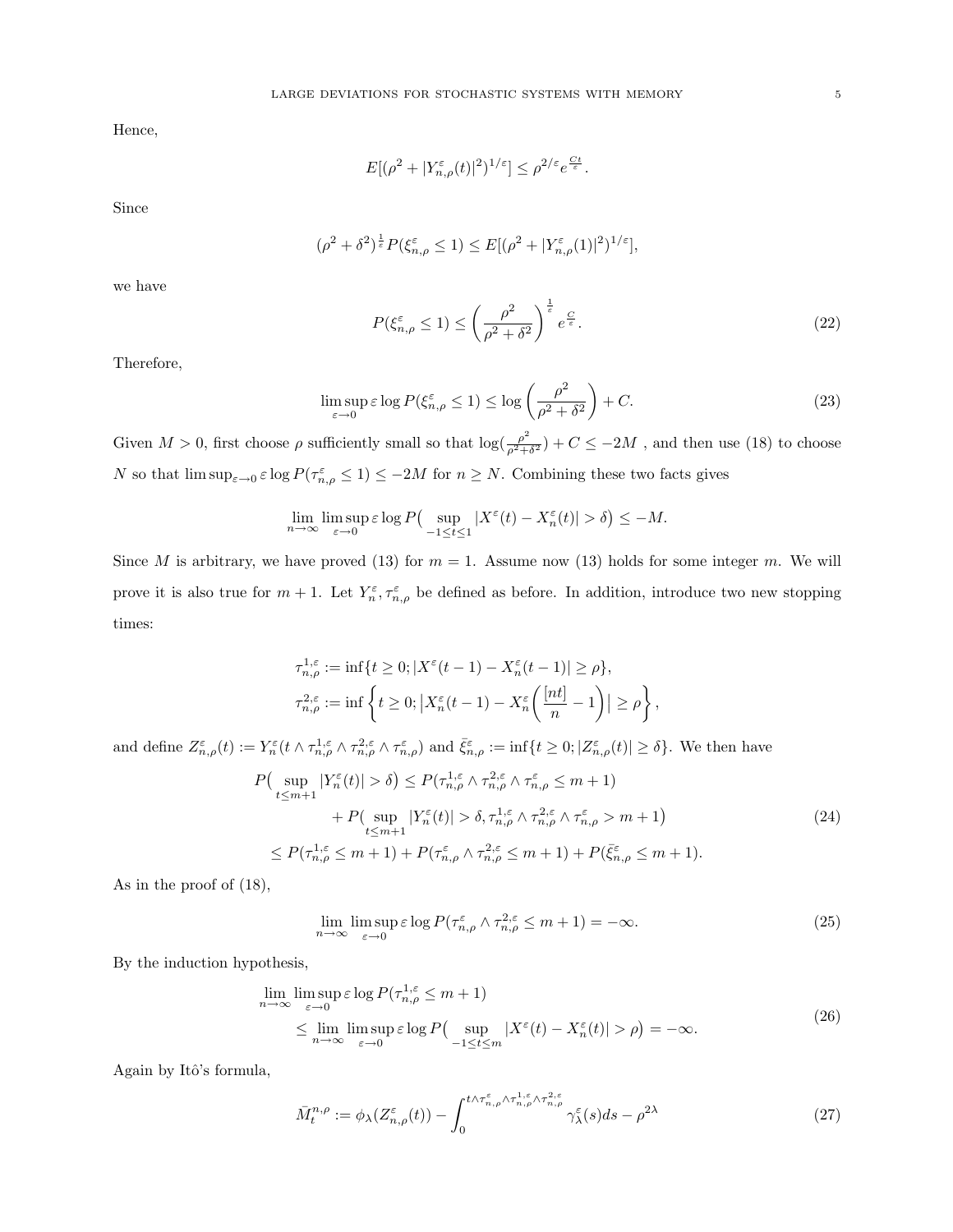is a martingale with  $\bar{M}_0^{n,\rho} = 0$ , where

$$
\gamma_{\lambda}^{\varepsilon}(s) \leq 2\lambda(\rho^{2} + |Y_{n}^{\varepsilon}(s)|^{2})^{\lambda-1}|Y_{n}^{\varepsilon}(s)|(|Y_{n}^{\varepsilon}(s)| + |X^{\varepsilon}(s-1) - X_{n}^{\varepsilon}(s-1)|)
$$
  
+ 
$$
\{4\lambda(\lambda - 1)\varepsilon(\rho^{2} + |Y_{n}^{\varepsilon}(s)|^{2})^{\lambda-2}|Y_{n}^{\varepsilon}(s)|^{2} + 2\lambda\varepsilon(\rho^{2} + |Y_{n}^{\varepsilon}(s)|^{2})^{\lambda-1}\}
$$
  

$$
\times \left\{ (\sigma(s, X^{\varepsilon}(s), X^{\varepsilon}(s-1)) - \sigma\left(\frac{[ns]}{n}, X^{\varepsilon}(s), X^{\varepsilon}(s-1)\right)^{2} + |Y_{n}^{\varepsilon}(s)|^{2} + |X_{n}^{\varepsilon}(s) - X_{n}^{\varepsilon}\left(\frac{[ns]}{n}\right)|^{2} + |X^{\varepsilon}(s-1) - X_{n}^{\varepsilon}(s-1)|^{2} \right\}
$$
  
+ 
$$
|X_{n}^{\varepsilon}(s-1) - X_{n}^{\varepsilon}\left(\frac{[ns]}{n} - 1\right)|^{2} + |X^{\varepsilon}(s-1) - X_{n}^{\varepsilon}(s-1)|^{2} \right\}
$$
  

$$
\leq 2\lambda(\rho^{2} + Y_{n}^{\varepsilon}(s))^{2}\lambda^{-1}|Y_{n}^{\varepsilon}(s)|(|Y_{n}^{\varepsilon}(s)| + \rho)
$$
  
+ 
$$
\{4\lambda(\lambda - 1)\varepsilon(\rho^{2} + |Y_{n}^{\varepsilon}(s)|^{2})^{\lambda-2}|Y_{n}^{\varepsilon}(s)|^{2} + 2\lambda\varepsilon(\rho^{2} + |Y_{n}^{\varepsilon}(s)|^{2})^{\lambda-1} \}
$$
  

$$
\times (|Y_{n}^{\varepsilon}(s)|^{2} + 4\rho^{2})
$$
  

$$
\leq c(\lambda + \lambda\varepsilon + \lambda^{2}\varepsilon)\phi(Y_{n}^{\varepsilon}(s))
$$
 (11)

for  $s \leq \tau_{n,\rho}^{\varepsilon} \wedge \tau_{n,\rho}^{1,\varepsilon} \wedge \tau_{n,\rho}^{2,\varepsilon} \wedge (m+1)$ , and sufficiently large n.

Using (25), (26) and following the proof of the case for  $m = 1$ , we see that (13) is also true for  $m + 1$ . This completes the proof of the lemma.  $\Box$ 

For 
$$
n \ge 1
$$
, define the map  $F_n(\cdot) : C_0([0, m], \mathbf{R}^l) \to C_{\psi}([-1, m], \mathbf{R}^d)$  by  
\n
$$
F_n(\omega)(t) := \psi(t), \qquad -1 \le t \le 0
$$
\n
$$
F_n(\omega)(t) := F_n(\omega) \left(\frac{k}{n}\right) + \int_{\frac{k}{n}}^t b(s, F_n(\omega)(s), F_n(\omega)(s-1)) ds
$$
\n
$$
+ \sigma\left(\frac{k}{n}, F_n(\omega)\left(\frac{k}{n}\right), F_n(\omega)\left(\frac{k}{n} - 1\right)\right) \left(\omega(t) - \omega\left(\frac{k}{n}\right)\right)
$$
\n(29)

for  $\frac{k}{n} \leq t \leq \frac{k+1}{n}$ . It is easy to see that  $F_n : C_0([0, m], \mathbf{R}^l) \to C_{\psi}([-1, m], \mathbf{R}^d)$  is continuous.

**Lemma 3.4.**  $\lim_{n\to\infty} \sup_{\{g: e(a)\leq n\}}$  ${g;e(g)\leq\alpha}$  $\sup_{-1 \le t \le m} |F_n(g)(t) - F(g)(t)| = 0.$ 

*Proof.* Note that for g with  $e(g) \leq \alpha$ ,

$$
F_n(g)(t) = F_n(g)(0) + \int_0^t b(s, F_n(g)(s), F_n(g)(s-1))ds
$$
  
+ 
$$
\int_0^t \sigma\left(\frac{[ns]}{n}, F_n(g)\left(\frac{[ns]}{n}\right), F_n(g)\left(\frac{[ns]}{n}-1\right)\right) \dot{g}(s)ds.
$$
 (30)

Thus,

$$
F_n(g)(t) - F(g)(t)
$$
  
= 
$$
\int_0^t \left[ b(s, F_n(g)(s), F_n(g)(s-1)) - b(s, F(g)(s), F(g)(s-1)) \right] ds
$$
  
+ 
$$
\int_0^t \left[ \sigma\left(\frac{[ns]}{n}, F_n(g)\left(\frac{[ns]}{n}\right), F_n(g)\left(\frac{[ns]}{n}-1\right) \right) - \sigma(s, F(g)(s), F(g)(s-1)) \right] \dot{g}(s) ds.
$$
 (31)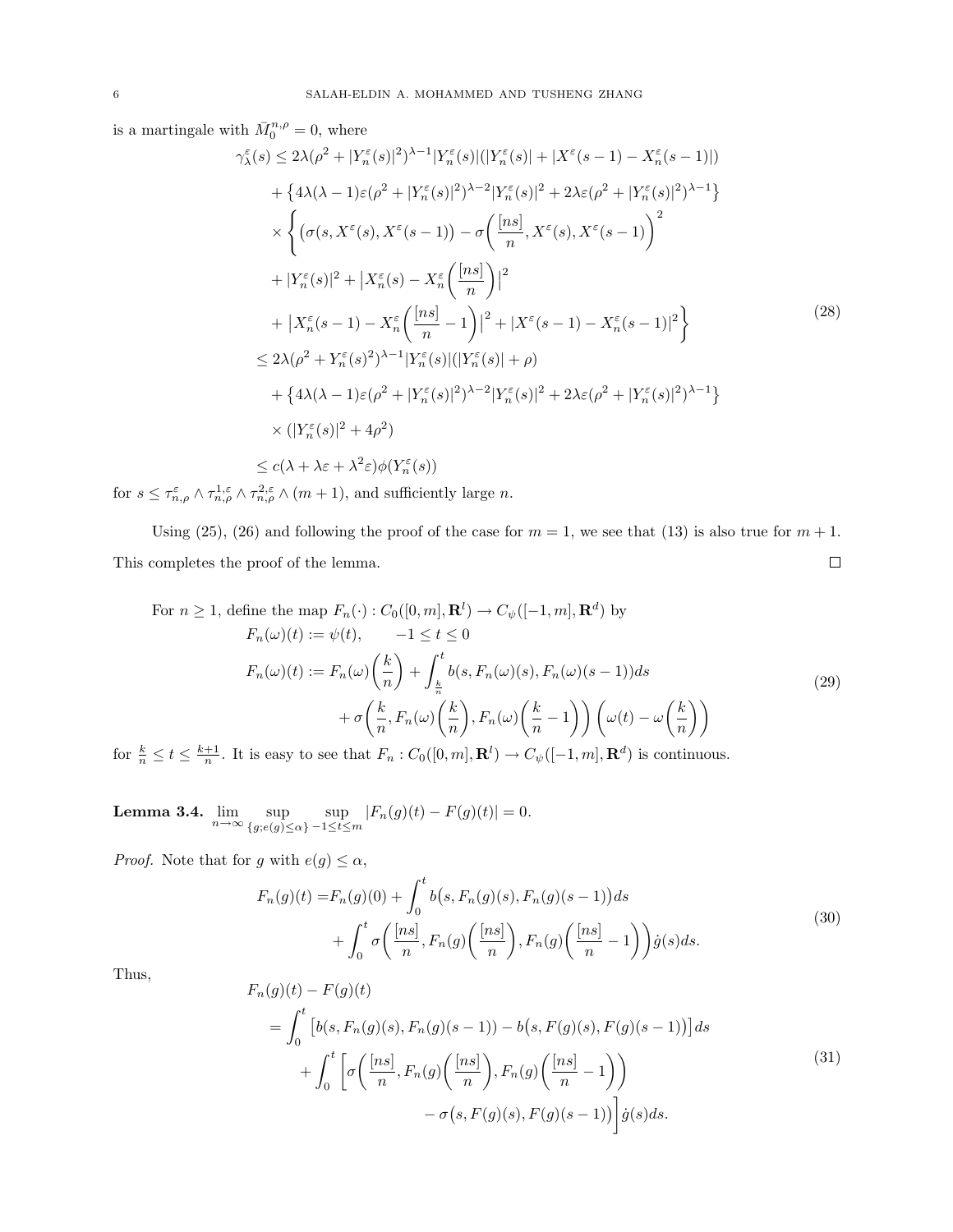By the linear growth condition on b and  $\sigma$ , we have

$$
|F_n(g)(t)| \le |\psi(0)| + C \int_0^t \left(1 + 2 \sup_{-1 \le u \le s} |F_n(g)(u)|\right) ds
$$
  
+ 
$$
C \int_0^t \left(1 + 2 \sup_{-1 \le u \le s} |F_n(g)(u)|\right) |\dot{g}|(s) ds.
$$

Using Grownwall's inequality, this implies that

$$
\sup_{n\geq 1} \sup_{-1 \leq u \leq m} |F_n(g)|(u) \leq C \exp(2m + 2e(g)).
$$
\n(32)

In particular,

$$
M_{\alpha} = \sup_{g; e(g) \le \alpha} \sup_{n \ge 1} \sup_{-1 \le u \le m} |F_n(g)(u)| \le C \exp(2m + 2\alpha) < \infty. \tag{33}
$$

Again by the linear growth condition and (30), we have

$$
\left|F_n(g)(t) - F_n(g)\left(\frac{[ns]}{n}\right)\right| \le \int_{\frac{[ns]}{n}}^t |b(s, F_n(g)(s), F_n(g)(s-1))|ds
$$
  
+ 
$$
\int_{\frac{[ns]}{n}}^t |\sigma\left(\frac{[ns]}{n}, F_n(g)\left(\frac{[ns]}{n}\right), F_n(g)\left(\frac{[ns]}{n}-1\right)\right)||g|(s)ds
$$
  

$$
\le C_\alpha M_\alpha \left(\frac{1}{n}\right)^{\frac{1}{2}} \to 0
$$
 (34)

uniformly over the set  $\{g; e(g) \leq \alpha\}$ . Thus,

$$
|F_n(g)(t) - F(g)(t)|
$$
  
\n
$$
\leq C \int_0^t |F_n(g)(s) - F(g)(s)| ds
$$
  
\n
$$
+ C \int_0^t |F_n(g)(s-1) - F(g)(s-1)| ds
$$
  
\n
$$
+ \int_0^t \sup_{x,y} |\sigma(\frac{[ns]}{n}, x, y) - \sigma(s, x, y)| |g|(s) ds
$$
  
\n
$$
+ C \int_0^t [|F_n(g)(s-1) - F(g)(s-1)|
$$
  
\n
$$
+ |F_n(g)(s) - F(g)(s)|] |g|(s) ds
$$
  
\n
$$
+ \int_0^t [|F_n(g)(s) - F_n(g)(\frac{[ns]}{n})|
$$
  
\n
$$
+ |F_n(g)(s-1) - F_n(g)(\frac{[ns]}{n} - 1)|] |g|(s) ds
$$
  
\n
$$
\leq C_\alpha \left[ \left(\frac{1}{n}\right)^{\frac{1}{2}} + \sup_{s} \sup_{x,y} |\sigma(\frac{[ns]}{n}, x, y) - \sigma(s, x, y)|^2 \right]
$$
  
\n
$$
+ 2 \int_0^t \sup_{-1 \leq u \leq s} ||F_n(g)(u) - F(g)(u)||g|(s) ds.
$$
 (36)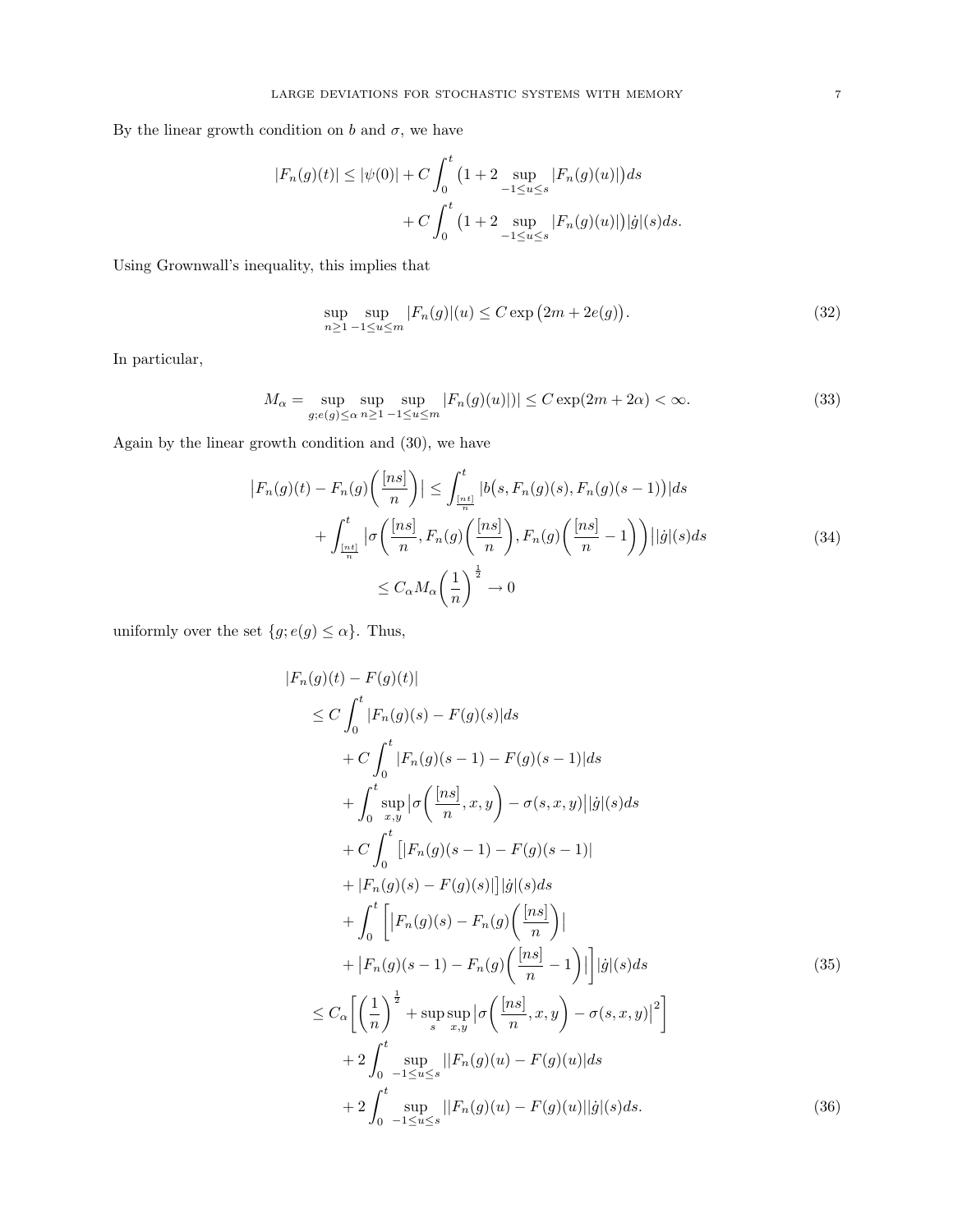This gives,

$$
\sup_{-1 \le u \le m} |F_n(g)(u) - F(g)(u)|
$$
  
 
$$
\le \tilde{C}C_{\alpha} \left[ \left( \frac{1}{n} \right)^{\frac{1}{2}} + |\sup_{s} \sup_{x,y} |\sigma \left( \frac{[ns]}{n}, x, y \right) - \sigma(s, x, y)|^2 \right].
$$
 (37)

Hence,

$$
\lim_{n \to \infty} \sup_{\{g; e(g) \le \alpha\}} \sup_{-1 \le t \le m} |F_n(g)(t) - F(g)(t)| = 0.
$$

This proves the lemma.

Proof of Theorem 3.1 when  $b, \sigma$  are bounded. Notice that  $X_n^{\varepsilon}(s) = F_n(\varepsilon^{\frac{1}{2}}W)(s)$ , where W is the Brownian motion. The theorem follows from Lemma 3.3, Lemma 3.4 and the generalized contraction principle (Theorem 4.2.23 [1]) in large deviations theory..  $\Box$ 

Next, we remove the boundedness assumptions on b and  $\sigma$ . We begin with

Proposition 3.5. Assume that

$$
|\sigma(t, x, y)| \le C(1 + |x| + |y|),\tag{38}
$$

$$
|b(t, x, y)| \le C(1 + |x| + |y|),\tag{39}
$$

for all  $x, y \in \mathbf{R}^d$ . Then for each integer  $m \geq 1$ ,

$$
\lim_{R \to \infty} \limsup_{\varepsilon \to 0} \varepsilon \log P\left(\sup_{-1 \le t \le m} |X^{\varepsilon}(t)| > R\right) = -\infty
$$
\n(40)

where  $X^{\varepsilon}(\cdot)$  is the solution to equation (6).

*Proof.* We use induction on m. We first prove (40) for  $m = 1$ . For  $\lambda > 0$ , set  $\phi_{\lambda}(y) := (1 + |y|^2)^{\lambda}, y \in \mathbb{R}^d$ . By Itô's formula, the process

$$
M_t^{\lambda} := \phi_{\lambda}(X^{\varepsilon}(t)) - \int_0^t \gamma_{\lambda}^{\varepsilon}(s)ds - (1+|x|^2)^{\lambda}, \quad t \ge 0,
$$
\n(41)

is a martingale with initial value zero, where

$$
\gamma_{\lambda}^{\varepsilon}(s) = 2\lambda \left(1 + |X^{\varepsilon}(s)|^{2}\right)^{\lambda - 1} \langle X^{\varepsilon}(s), b(s, X^{\varepsilon}(s), X^{\varepsilon}(s - 1)) \rangle + 2\lambda (\lambda - 1)\varepsilon \left(1 + |X^{\varepsilon}(s)|^{2}\right)^{\lambda - 2} \left| \left(\sigma(s, X^{\varepsilon}(s), X^{\varepsilon}(s - 1))\right)^{*} X^{\varepsilon}(s)\right|^{2} + \lambda \varepsilon \left(1 + |X^{\varepsilon}(s)|^{2}\right)^{\lambda - 1} \left| \left|\sigma(s, X^{\varepsilon}(s), X^{\varepsilon}(s - 1))\right|^{*} \right|_{H.S}^{2},
$$

 $\Box$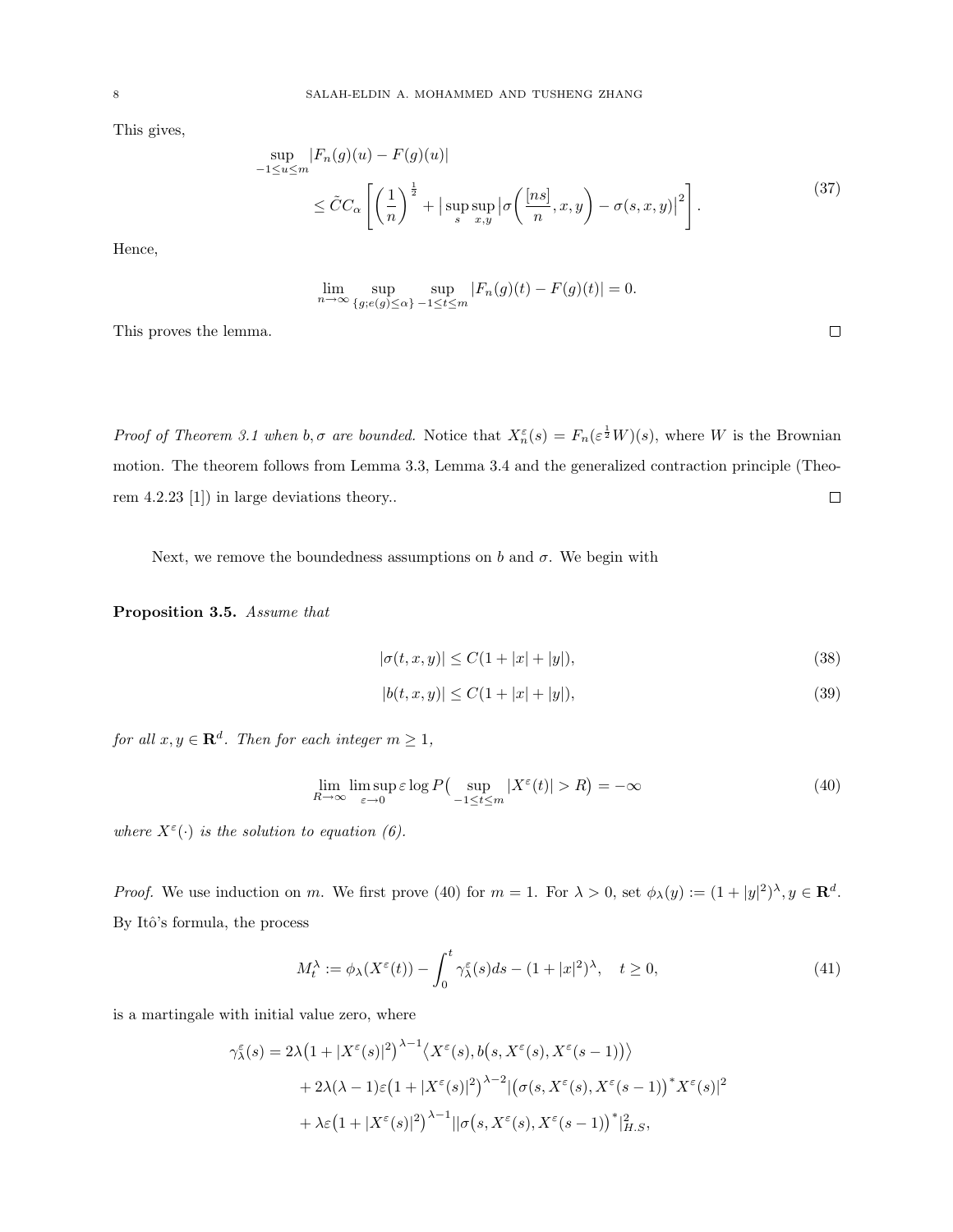for  $s \leq 1$ . Since  $X^{\varepsilon}(u) = \psi(u)$  for  $u \leq 0$ , it follows that

$$
\gamma_{\lambda}^{\varepsilon}(s) \le 2\lambda \left(1+|X^{\varepsilon}(s)|^{2}\right)^{\lambda-1}|X^{\varepsilon}(s)|\left[1+|X^{\varepsilon}(s)|+\sup_{-1\le t\le 0}|\psi(t)|\right] + 2\lambda(\lambda-1)\varepsilon \left(1+|X^{\varepsilon}(s)|^{2}\right)^{\lambda-2}|X^{\varepsilon}(s)|\left[1+|X^{\varepsilon}(s)|\right] + \sup_{-1\le t\le 0}|\psi(t)|\left|^{2}+\lambda\varepsilon\left(1+|X^{\varepsilon}(s)|^{2}\right)^{\lambda-1}\left[1+|X^{\varepsilon}(s)|\right] + \sup_{-1\le t\le 0}|\psi(t)|\left|^{2}\le C_{\psi}(\lambda+\lambda(\lambda+1)\varepsilon)\phi_{\lambda}\left(X^{\varepsilon}(s)\right)\right|.
$$
\n(42)

Let  $\xi_R^{\varepsilon} := \inf\{t \geq 0, |X^{\varepsilon}(t)| > R\}$ . Choosing  $\lambda = \frac{1}{\varepsilon}$ , it follows from (42) that

$$
E\left[(1+|X^{\varepsilon}(t\wedge\xi_R^{\varepsilon})|^2)^{\frac{1}{\varepsilon}}\right] \le (1+|x|^2)^{\frac{1}{\varepsilon}} + \frac{C}{\varepsilon} \int_0^t E\left[(1+|X^{\varepsilon}(s\wedge\xi_R^{\varepsilon})|^2)^{\frac{1}{\varepsilon}}\right]ds.
$$
\n(43)

Hence,

$$
E\left[(1+|X^{\varepsilon}(t\wedge\xi_R^{\varepsilon})|^2)^{\frac{1}{\varepsilon}}\right] \le (1+|x|^2)^{\frac{1}{\varepsilon}}e^{\frac{C}{\varepsilon}}.
$$
\n(44)

This implies

$$
P(\sup_{-1 \le t \le 1} |X^{\varepsilon}(t)| > R) \le P(\xi_R^{\varepsilon} \le 1) \le (1 + R^2)^{\frac{1}{2}} (1 + |x|^2)^{\frac{1}{\varepsilon}} e^{\frac{C}{\varepsilon}}.
$$
\n(45)

Hence,

$$
\lim_{R \to \infty} \limsup_{\varepsilon \to 0} \varepsilon \log P\left(\sup_{-1 \le t \le 1} |X^{\varepsilon}(t)| > R\right) = -\infty. \tag{46}
$$

Assume now that (40) holds for some m. We will prove that it is also true for  $m + 1$ . For  $R_1 > 0$ , set  $\xi_1^{\varepsilon} := \inf\{t \geq 0, |X^{\varepsilon}(t-1)| \geq R_1\}$  and  $X_1^{\varepsilon}(t) := X^{\varepsilon}(t \wedge \xi_1^{\varepsilon})$ . Define  $\xi_R^{\varepsilon} := \inf\{t \geq 0, |X_1^{\varepsilon}(t)| \geq R\}$ . Then,

$$
P(\sup_{-1 \le t \le m+1} |X^{\varepsilon}(t)| > R) \tag{47}
$$

$$
\leq P(\xi_1^{\varepsilon} \leq m+1) + P(\xi_R^{\varepsilon} \leq m+1) \tag{48}
$$

$$
= P\left(\sup_{-1 \le t \le m} |X^{\varepsilon}(t)| > R_1\right) + P(\xi_R^{\varepsilon} \le m + 1). \tag{49}
$$

As before, by Itô's formula,

$$
\bar{M}_t^{\lambda} := \phi_{\lambda}(X_1^{\varepsilon}(t)) - \int_0^{t \wedge \xi_1^{\varepsilon}} \gamma_{\lambda}^{\varepsilon}(s)ds - (1+|x|^2)^{\lambda}, \quad t \ge 0,
$$
\n
$$
(50)
$$

is a martingale with initial value zero, where

$$
\gamma_{\lambda}^{\varepsilon}(s) \le 2\lambda \left(1 + |X^{\varepsilon}(s)|^{2}\right)^{\lambda - 1} |X^{\varepsilon}(s)| \left[1 + |X^{\varepsilon}(s)| + R_{1}\right] \n+ 4\lambda (\lambda - 1)\varepsilon (1 + |X^{\varepsilon}(s)|^{2})^{\lambda - 2} |X^{\varepsilon}(s)|^{2} [1 + |X^{\varepsilon}(s)| + R_{1}]^{2} \n+ 2\lambda \varepsilon \left(1 + |X^{\varepsilon}(s)|^{2}\right)^{\lambda - 1} \left[1 + |X^{\varepsilon}(s)| + R_{1}\right]^{2} \n\le C_{R_{1}} \left(\lambda + \lambda(\lambda + 1)\varepsilon\right) \phi_{\lambda}\left(X^{\varepsilon}(s)\right).
$$
\n(51)

for  $s \leq 1 \wedge \xi_1^{\varepsilon}$ .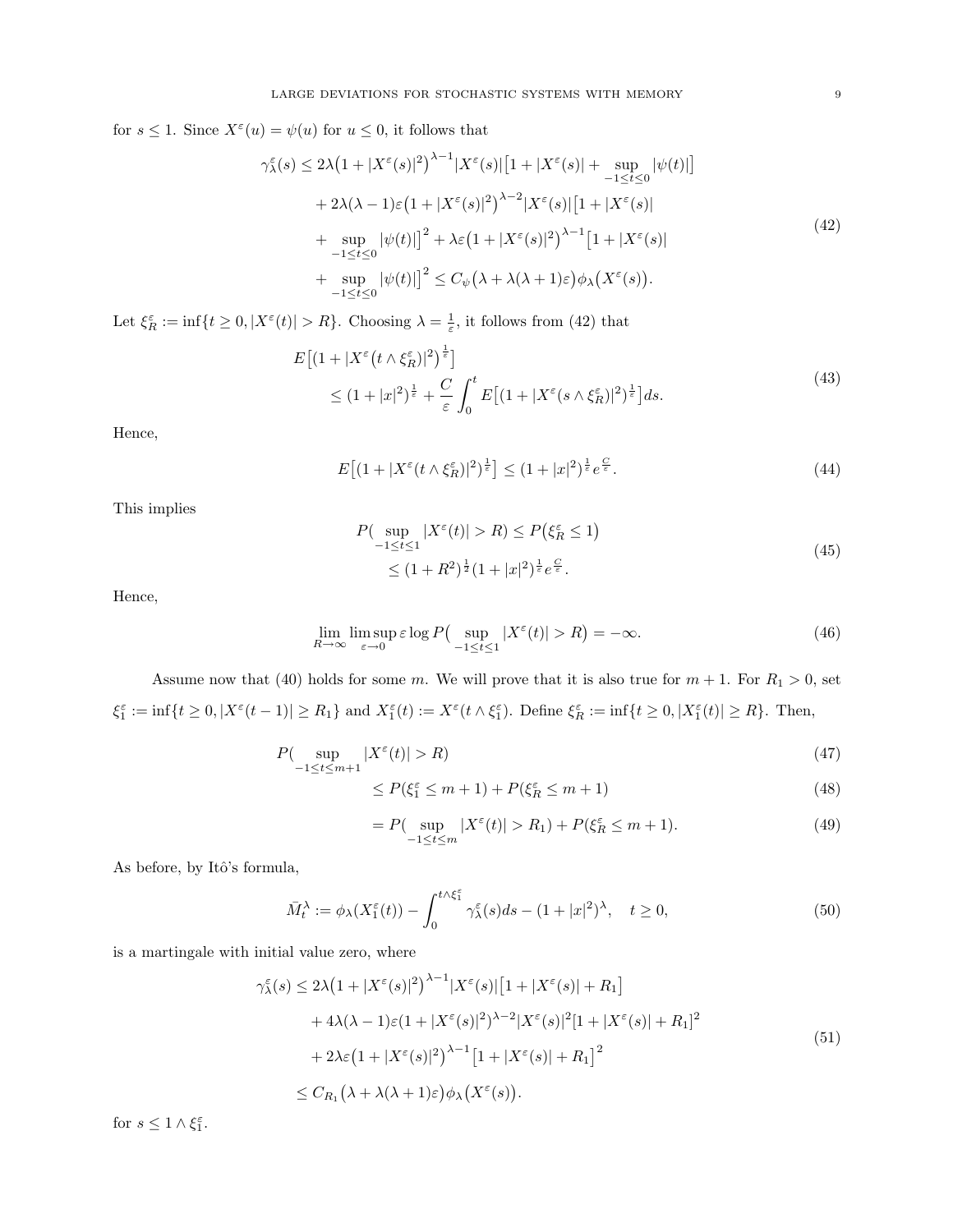Using (51) and the proof of (46), we get

$$
\limsup_{\varepsilon \to 0} \varepsilon \log P(\xi_R^{\varepsilon} \le m + 1)
$$
  
 
$$
\le -\log(1 + R^2) + \log(1 + |x|^2) + C_{R_1}(m + 1).
$$
 (52)

Thus it follows from (49) that

$$
\limsup_{\varepsilon \to 0} \varepsilon \log P\left(\sup_{t \le m+1} |X^{\varepsilon}(t)| \ge R\right)
$$
\n
$$
\le \left(\limsup_{\varepsilon \to 0} \varepsilon \log P\left(\sup_{t \le m} |X^{\varepsilon}(t)| \ge R_1\right)\right)
$$
\n
$$
\vee \left(-\log(1+R^2) + \log(1+|x|^2) + C_{R_1}(m+1)\right).
$$
\n(53)

Hence,

$$
\lim_{R \to \infty} \limsup_{\varepsilon \to 0} \varepsilon \log P(\sup_{t \le m+1} |X^{\varepsilon}(t)| \ge R)
$$
  
\n
$$
\le \limsup_{\varepsilon \to 0} \varepsilon \log P(\sup_{t \le m} |X^{\varepsilon}(t)| \ge R_1).
$$

Using the induction hypothesis and letting  $R_1 \rightarrow \infty$  we obtain (40) for  $m + 1$ . This completes the proof of  $\Box$ the proposition.

For  $R > 0$ , define  $m_R := \sup\{|b(t, x, y)|, |\sigma(t, x, y)|; t \in [0, m], |x| \le R, |y| \le R\}$  and  $b_i^R := (-m_R 1) \vee b_i \wedge (m_R + 1), \sigma_{i,j}^R := (-m_R - 1) \vee \sigma_{i,j} \wedge (m_R + 1), 1 \leq i,j \leq d.$  Put  $b_R := (b_1^R, b_2^R, ..., b_d^R)$  and  $\sigma_R := (\sigma_{i,j}^R)_{1 \leq i,j \leq d}$ . Then

$$
b_R(t, x, y) = b(t, x, y), \quad \sigma_R(t, x, y) = \sigma(t, x, y),
$$

for  $t \in [0, m]$ ,  $|x| \le R$ ,  $|y| \le R$ . Furthermore,  $b_R$  and  $\sigma_R$  satisfy the Lipschitz condition (A.1) with the same Lipschitz constant.

Let  $X_R^{\varepsilon}(\cdot)$  be the solution to the sdde

$$
X_R^{\varepsilon}(t) = X_R^{\varepsilon}(0) + \int_0^t b_R(s, X_R^{\varepsilon}(s), X_R^{\varepsilon}(s-1))ds
$$
  
+  $\varepsilon^{\frac{1}{2}} \int_0^t \sigma_R(s, X_R^{\varepsilon}(s), X_R^{\varepsilon}(s-1))dW_s, t > 0,$   
 $X_R^{\varepsilon}(t) = \psi(t), \quad t \in [-1, 0].$  (54)

$$
\qquad \qquad \Box
$$

**Proposition 3.6.** Fix  $m \geq 1$ . Then

$$
\lim_{R \to \infty} \limsup_{\varepsilon \to 0} \varepsilon \log P(\sup_{-1 \le t \le m} |X^{\varepsilon}(t) - X^{\varepsilon}_R(t)| > \delta) = -\infty. \tag{55}
$$

*Proof.* Again we will use induction. We omit the proof for the case  $m = 1$  since it is similar to that of Lemma 3.3. Let us assume that (55) holds for some m. We will prove that it also holds for  $m + 1$ . Set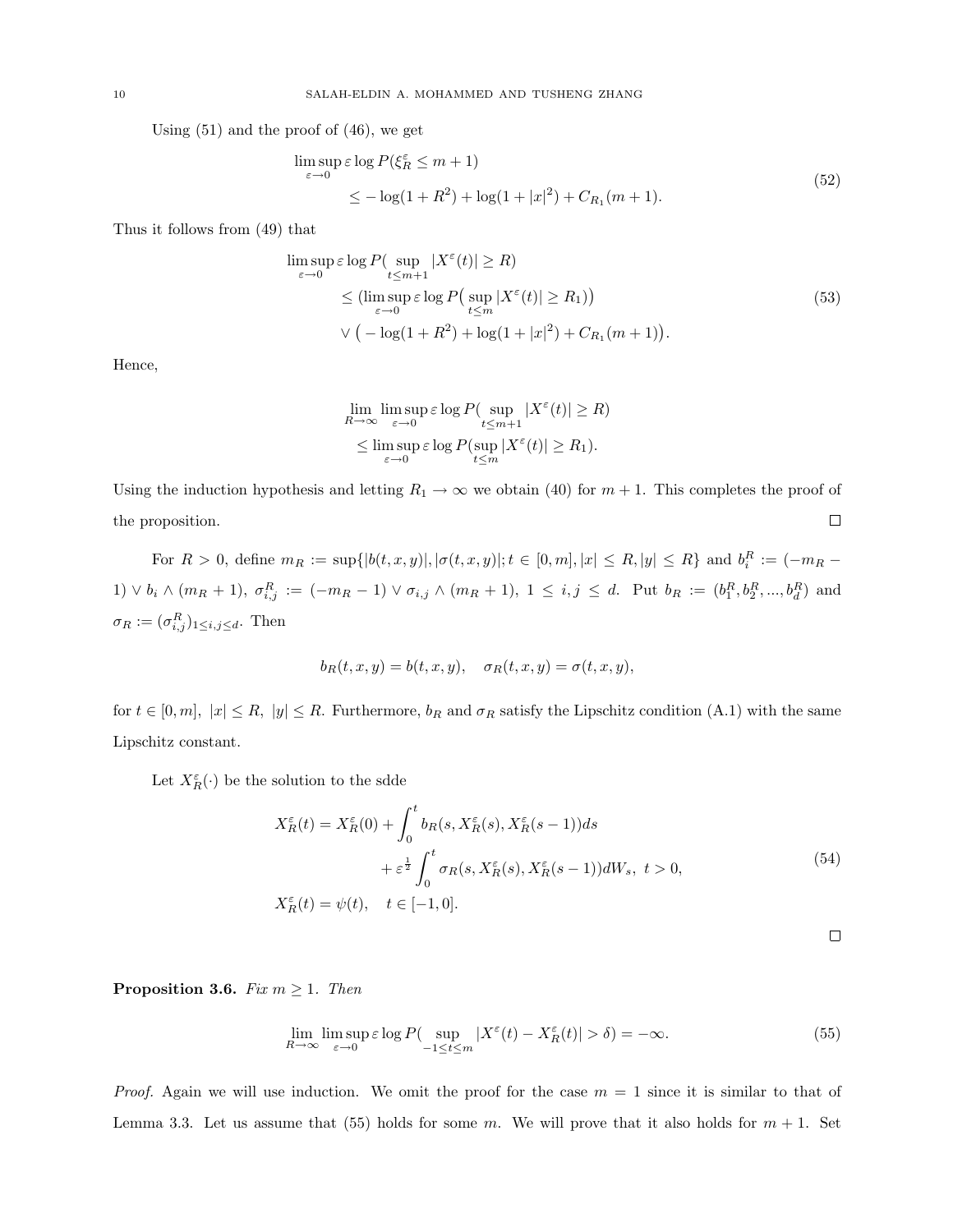$Y_R^{\varepsilon}(t) := X^{\varepsilon}(t) - X_R^{\varepsilon}(t)$ . For  $R_1 > 0$ , define  $\xi_{R_1}^{\varepsilon} := \inf\{t \geq 0; |X^{\varepsilon}(t)| \geq R_1\}$ . For any  $R \geq R_1$  we have

$$
Y_R^{\varepsilon}(t \wedge \xi_{R_1}^{\varepsilon})
$$
\n
$$
= \int_0^{t \wedge \xi_{R_1}^{\varepsilon}}
$$
\n
$$
[b_R(s, X^{\varepsilon}(s), X^{\varepsilon}(s-1) - b_R(s, X_R^{\varepsilon}(s), X_R^{\varepsilon}(s-1))]ds
$$
\n
$$
+ \varepsilon^{\frac{1}{2}} \int_0^{t \wedge \xi_{R_1}^{\varepsilon}}
$$
\n
$$
[\sigma_R(s, X^{\varepsilon}(s), X^{\varepsilon}(s-1))]
$$
\n
$$
- \sigma_R(s, X_R^{\varepsilon}(s), X_R^{\varepsilon}(s-1))]dW_s, \quad t \ge 0.
$$
\n
$$
(56)
$$

For  $\rho > 0$ , let  $\phi_{\lambda}(y) := (\rho^2 + |y|^2)^{\lambda}$  and  $\tau_{R,\rho}^{\varepsilon} := \inf\{t \geq 0; |X^{\varepsilon}(t-1) - X^{\varepsilon}_R(t-1)| \geq \rho\}$ . Set  $Y^{\varepsilon}_{R,\rho}(t) :=$  $Y_R^{\varepsilon} (t \wedge \xi_{R_1}^{\varepsilon} \wedge \tau_{R,\rho}^{\varepsilon})$  and  $\xi_{R,\rho}^{\varepsilon} := \inf \{ t \geq 0; |Y_{R,\rho}^{\varepsilon}(t)| \geq \delta \}.$  Then

$$
P\left(\sup_{-1 \leq t \leq m+1} |Y_R^{\varepsilon}(t)| > \delta\right) \leq P(\xi_{R_1}^{\varepsilon} \leq m+1) + P(\tau_{R,\rho}^{\varepsilon} \leq m+1) + P(\xi_{R,\rho}^{\varepsilon} \leq m+1) + P(\xi_{R,\rho}^{\varepsilon} \leq m+1) \leq P\left(\sup_{-1 \leq t \leq m+1} |X^{\varepsilon}(t)| > R_1\right) + P(\sup_{-1 \leq t \leq m} |X^{\varepsilon}(t) - X_R^{\varepsilon}(t)| > \rho) + P(\xi_{R,\rho}^{\varepsilon} \leq m+1).
$$
\n(57)

By the induction hypothesis,

$$
\lim_{R \to \infty} \limsup_{\varepsilon \to 0} \varepsilon \log P \bigg( \sup_{-1 \le t \le m} |X^{\varepsilon}(t) - X^{\varepsilon}_R(t)| > \rho \bigg) = -\infty. \tag{58}
$$

By Itô's formula,

$$
\phi_{\lambda}(Y_{R,\rho}^{\varepsilon}(t)) - \int_0^{t \wedge \xi_{R_1}^{\varepsilon} \wedge \tau_{R,\rho}^{\varepsilon}} \gamma_{\lambda}^{\varepsilon}(s) ds - \rho^{2\lambda} = M_t^{R,\rho}
$$
\n(59)

is a martingale with initial value zero, where, as in the proof of Lemma 3.3, for  $s \leq t \wedge \xi_{R_1}^{\varepsilon} \wedge \tau_{R,\rho}^{\varepsilon}$ ,

$$
\gamma_{\lambda}^{\varepsilon}(s) \le C(\lambda + \lambda(\lambda + 1)\varepsilon)\phi_{\lambda}(Y_R^{\varepsilon}(s)).\tag{60}
$$

As before, this implies that

$$
\limsup_{\varepsilon \to 0} \varepsilon \log P(\xi_{R,\rho}^{\varepsilon} \le m + 1) \le \log \left( \frac{\rho^2}{\rho^2 + \delta^2} \right) + C. \tag{61}
$$

Hence, it follows from (57), (58) and (60) that

$$
\lim_{R \to \infty} \lim_{\varepsilon \to 0} \sup \varepsilon \log P(\sup_{-1 \le t \le m+1} |Y_R^{\varepsilon}(t)| > \delta)
$$
\n
$$
\le (\limsup_{\varepsilon \to 0} \varepsilon \log P(\sup_{-1 \le t \le m+1} |X^{\varepsilon}(t)| > R_1))
$$
\n
$$
\vee \left\{ \log \left( \frac{\rho^2}{\rho^2 + \delta^2} \right) + C \right\}.
$$
\n(62)

By Proposition 3.5, letting first  $\rho \to 0$  and then,  $R_1 \to \infty$ , we obtain (55) for  $m+1$ . The proof of Proposition  $\Box$ 3.6 is complete.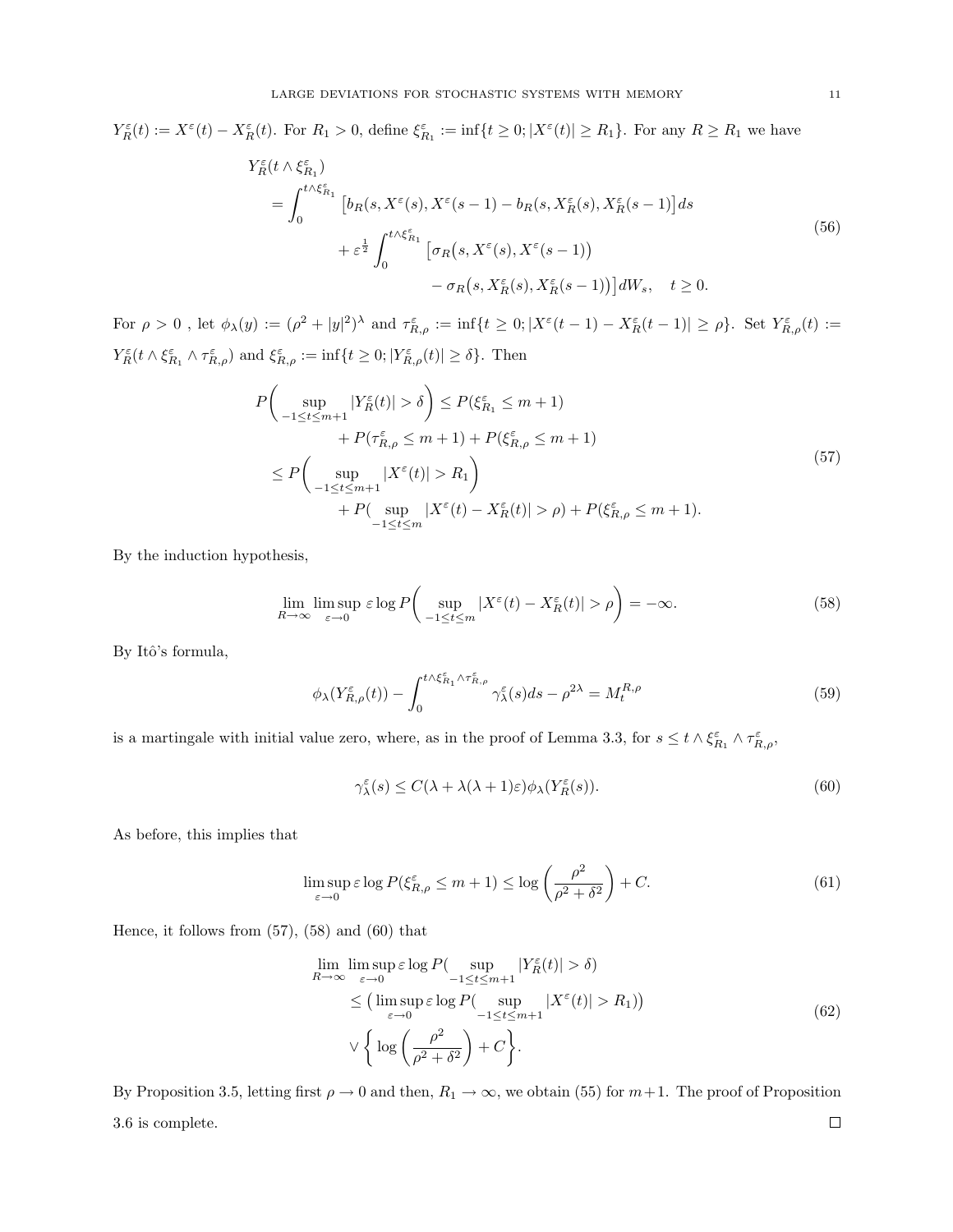For g with  $e(g) < \infty$ , let  $F_R(g)$  be the solution to the dde

$$
F_R(g)(t) = F_R(g)(0) + \int_0^t b_R(s, F_R(g)(s), F_R(g)(s-1))ds
$$
  
+ 
$$
\int_0^t \sigma_R(s, F_R(g)(s), F_R(g)(s-1))\dot{g}(s)ds
$$
  

$$
F_R(g)(t) = \psi(t), \qquad -1 \le t \le 0.
$$
 (63)

Define

$$
I_R(f) := \inf \left\{ \frac{1}{2} e(g); F_R(g) = f \right\}
$$
\n(64)

for each  $f \in C_{\psi}$  $([-1, m] \rightarrow \mathbf{R}^d)$ . If  $\sup_{-1 \le t \le m} |F(g)(t)| \le R$ , then  $F(g) = F_R(g)$ . Therefore,

$$
I(f) = I_R(f), \quad \text{ for all } f \text{ with } \sup_{-1 \le t \le m} |f(t)| \le R. \tag{65}
$$

**Lemma 3.7.**  $I(\cdot)$  is a good rate function on  $C_{\psi}([-1,m], \mathbf{R}^d)$ ; that is, for any  $\alpha \geq 0$ , the level set  $\{f; I(f) \leq \alpha\}$  $\alpha$ } is compact.

*Proof.* As in Lemma 3.4, we can show that  $\lim_{R\to\infty} \sup_{e(a)<}$  $\sup_{e(g)\leq\alpha}|F_R(g)-F(g)|=0.$  In particular, this implies that  $F(\cdot)$  is continuous on each level set  $\{g; e(g) \leq \alpha\}$ . Since  $e(\cdot)$  is a good rate function, this is sufficient to conclude that  $I(\cdot)$  is also a good rate function.  $\Box$ 

Proof of Theorem 3.1 in the unbounded case. For  $R > 0$  and a closed subset  $C \subset C_{\psi}([-1,m], \mathbf{R}^l)$ , set  $C_R =$  $C \cap \{f; ||f||_{\infty} \leq R\}$ .  $C_R^{\delta}$  denotes the  $\delta$ -neighborhood of  $C_R$ . Denote by  $\mu_{\varepsilon}^R$  the law of  $X_R^{\varepsilon}$ . Then we have

$$
\mu_{\varepsilon}(C) \leq \mu_{\varepsilon}(C_{R_1}) + P(\sup_{-1 \leq t \leq m} |X^{\varepsilon}(t)| > R_1)
$$
  
\n
$$
\leq \mu_{\varepsilon}^{R}(C_{R_1}^{\delta}) + P(\sup_{-1 \leq t \leq m} |X^{\varepsilon}(t) - X^{\varepsilon}_{R}(t)| > \delta)
$$
  
\n
$$
+ P(\sup_{-1 \leq t \leq m} |X^{\varepsilon}(t)| > R_1).
$$
\n(66)

Using the large deviation principle for  $\{\mu_{\varepsilon}^R, \varepsilon > 0\}$ , we obtain

$$
\limsup_{\varepsilon \to 0} \varepsilon \log \mu_{\varepsilon}(C)
$$
\n
$$
\leq \left( - \inf_{f \in C_{R_1}^{\delta}} I_R(f) \right) \vee \left( \limsup_{\varepsilon \to 0} \varepsilon \log P(\sup_{-1 \leq t \leq m} |X^{\varepsilon}(t)| > R_1) \right)
$$
\n
$$
\vee \left( \limsup_{\varepsilon \to 0} \varepsilon \log P(\sup_{-1 \leq t \leq m} |X^{\varepsilon}(t) - X^{\varepsilon}_R(t)| > \delta) \right).
$$
\n(67)

Sending  $R$  to infinity gives

$$
\limsup_{\varepsilon \to 0} \varepsilon \log \mu_{\varepsilon}(C)
$$
\n
$$
\leq \left( - \inf_{f \in C_{R_1}^{\delta}} I(f) \right) \vee \left( \limsup_{\varepsilon \to 0} \varepsilon \log P(\sup_{-1 \leq t \leq m} |X^{\varepsilon}(t)| > R_1) \right). \tag{68}
$$

Letting first  $\delta \to 0$ , and then  $R_1 \to \infty$ , we obtain

$$
\limsup_{\varepsilon \to 0} \varepsilon \log \mu_{\varepsilon}(C) \leq - \inf_{f \in C} I(f)
$$

which is the upper bound (9) in Theorem 3.1.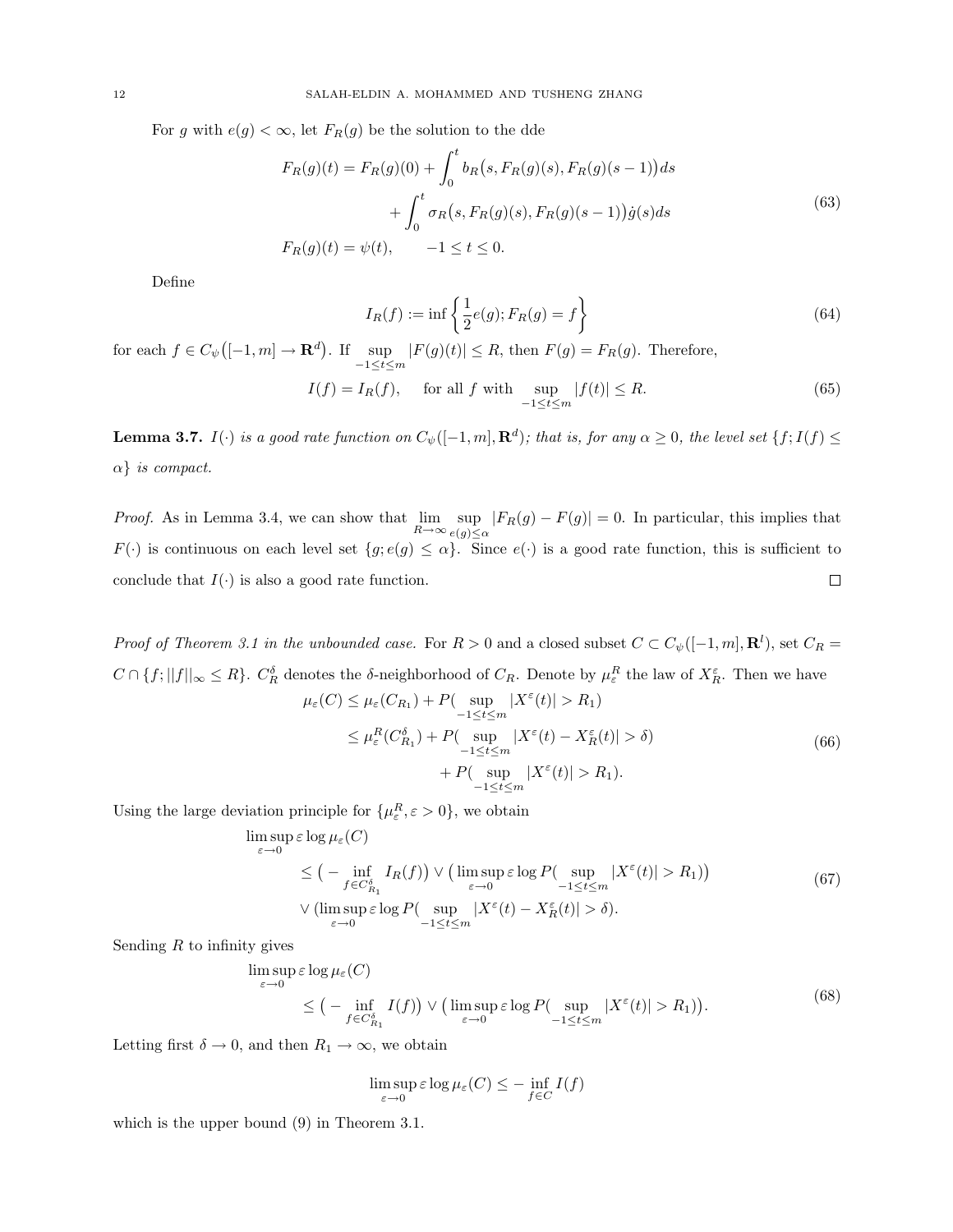Let G be an open subset of  $C_{\psi}([-1,m] \to \mathbf{R}^d)$ . Fix any  $\phi_0 \in G$  and choose  $\delta > 0$  such that  $B(\phi_0, \delta) = \{f; ||f - \phi_0||_{\infty} \leq \delta\} \subset G$ . Then  $\overline{a}$  $\mathbf{r}$ 

$$
-I_R(\phi_0) \leq \limsup_{\varepsilon \to 0} \varepsilon \log \mu_{\varepsilon}^R \left( B(\phi_0, \frac{\delta}{2}) \right)
$$
  
\n
$$
\leq \left( \limsup_{\varepsilon \to 0} \varepsilon \log \mu_{\varepsilon}(G) \right)
$$
  
\n
$$
\vee \left( \left( \limsup_{\varepsilon \to 0} \varepsilon \log P \left( \sup_{-1 \leq t \leq m} |X^{\varepsilon}(t) - X_R^{\varepsilon}(t)| > \frac{\delta}{2} \right) \right).
$$
\n(69)

Note that  $I_R(\phi_0) = I(\phi_0)$  for all  $R \ge ||\phi_0||_{\infty}$ . So, letting  $R \to \infty$  in the above inequality, we get

$$
-I(\phi_0) \le \limsup_{\varepsilon \to 0} \varepsilon \log \mu_{\varepsilon}(G). \tag{70}
$$

Since  $\phi_0$  is arbitrary, it follows that

$$
-\inf_{f\in G} I(f) \le \limsup_{\varepsilon \to 0} \varepsilon \log \mu_{\varepsilon}(G)
$$

which is the lower bound (10) in Theorem 3.1. The proof of Theorem 3.1 is now complete.

**Remark.** The results in this paper can be easily extended to the case, where different delays  $\tau_1$ ,  $\tau_2$  are allowed in (6):

$$
dX^{\varepsilon}(t) = b(t, X^{\varepsilon}(t), X^{\varepsilon}(t-\tau_1))dt + \varepsilon^{\frac{1}{2}}\sigma(t, X^{\varepsilon}(t), X^{\varepsilon}(t-\tau_2))dW_t, \quad t \in (0, \infty),
$$
  
\n
$$
X^{\varepsilon}(t) = \psi(t), \quad t \in [-(\tau_1 \vee \tau_2), 0].
$$
\n(71)

#### **REFERENCES**

- [1] Dembo, A. and Zeitouni, A, Large Deviations Techniques and Applications, Springer-Verlag, Berlin Heidelberg, 1998.
- [2] den Hollander, F., Large deviations, Fields Institute Monographs, 14. American Mathematical Society, Providence, RI, (2000), pp.143
- [3] Deuschel, J.-D., and Stroock, D. W., Large Deviations, Academic Press, Boston, San Diego, New York, (1989).
- [4] Donsker, M., and Varadhan, S. R. S., Asymptotic evaluation of certain Markov process expectations for large time, I, Comm. Pure Appl. Math., 28, (1975), 1-47.
- [5] Donsker, M., and Varadhan, S. R. S., Asymptotic evaluation of certain Markov process expectations for large time, II, Comm. Pure Appl. Math., 28, (1975), 279-301.
- [6] Donsker, M., and Varadhan, S. R. S., Asymptotic evaluation of certain Markov process expectations for large time, III, Comm. Pure Appl. Math., 29, (1976), 389-461.
- [7] Elsanosi, I., ∅ksendal, B., and Sulem, A., Some solvable stochastic control problems with delay, Stochastics Stochastics Rep. 71 (2000), no. 1-2, 69-89.
- [8] Freidlin, M. I., and Wentzell, A. D., Random Perturbations of Dynamical Systems, Springer-Verlag, New York, Berlin, Heidelberg, Tokyo, 1984.
- [9] Itô, K., and Nisio, M., On stationary solutions of a stochastic differential equation, J. Math. Kyoto University, 4-1 (1964), 1–75.
- [10] Kolmanovskii, V., and Myshkis, A., Introduction to the theory and applications of functional-differential equations, Mathematics and its Applications, 463, Kluwer Academic Publishers, Dordrecht (1999).
- [11] Kushner, H. J., On the stability of processes defined by stochastic differential-difference equations, J. Differential Equations, 4 (1968), 424-443.
- [12] Mao, X., Stochastic differential equations and their applications, Horwood Series in Mathematics & Applications, Horwood Publishing Limited, Chichester, (1997), pp. 366.
- [13] Mizel, V. J. and Trutzer, V; Stochastic hereditary equations: existence and asymptotic stability, Journal of Integral Equations 7 (1984), 1–72.
- [14] Mohammed, S.-E. A., Stochastic Functional Differential Equations, Research Notes in Mathematics, 99, Pitman Advanced Publishing Program, Boston, London, Melbourne (1984).

 $\Box$